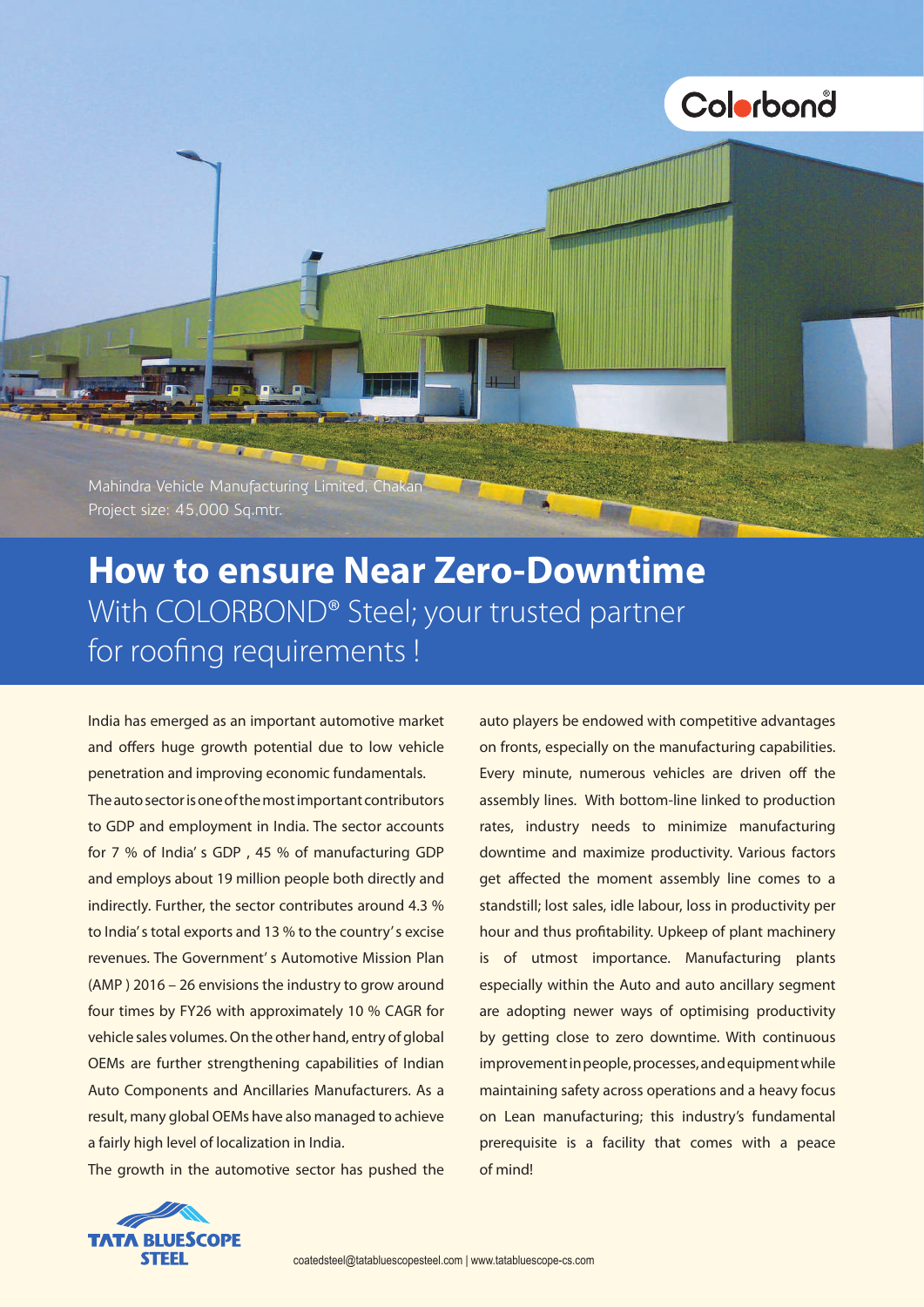## *Industry requirement*

With global players setting up shops in India, it is extremely important for them to consider structures that are made with uncompromised quality. Choosing the right building material or building components is critical. A maintenance free, long lasting roofing solution for safe and conducive working environment not only for people, but also for the critical manufacturing equipment is important. Also the aesthetics of the structure should match with the organization's global reputation. Roofing is a principle building component that provides longevity to the building and protection to the machinery in rains and extreme weathers.

## **COLORBOND® steel, most trusted roofing material**

COLORBOND® steel from Tata BlueScope Steel is the most preferred metal cladding material; just right for the Auto sector's requirement:

- **Long Lasting Aesthetics: Durable, with long lasting** paint technology, light weight and available in aesthetically appealing colors, COLORBOND® steel is most suitable for industrial, manufacturing facilities.
- **• Corrosion Resistant:** Under severe industrial emissions and extreme conditions COLORBOND® steel performs far superior when compared to others, thus ensuring newer looks for longer time frame.
- **• Cooler Inside temperatures:** Almost all manufacturing facilities operate in two or three shifts, making it extremely vital for interiors to remain conducive for the shop floor employees working during the day or night. COLORBOND® steel is backed by THERMATECH™ Technology with high solar reflectivity, reducing the inside temperature by upto 5° Celsius; thus ensuring thermal comfort. Being energy efficient, it also reduces the overall energy cost.
- **Environment Friendly: COLORBOND®** steel is 100% recyclable and is environment friendly, with a lead free paint system, suitable for rain water harvesting. Ideal for corporates looking for sustainable building materials.
- **Peace of mind as low on maintenance:** There are many critical sections, where any stoppage in the process while the manufacturing is in progress can lead to adverse impacts. Paint line, body shop, testing equipment etc. need conducive environments. Untimely maintenance of the structure may affect the quality output at all levels while the assembly is in progress. COLORBOND® steel that lasts upto four times the lifespan of a conventional pre-painted galvanised steel ensures almost zero maintenance.